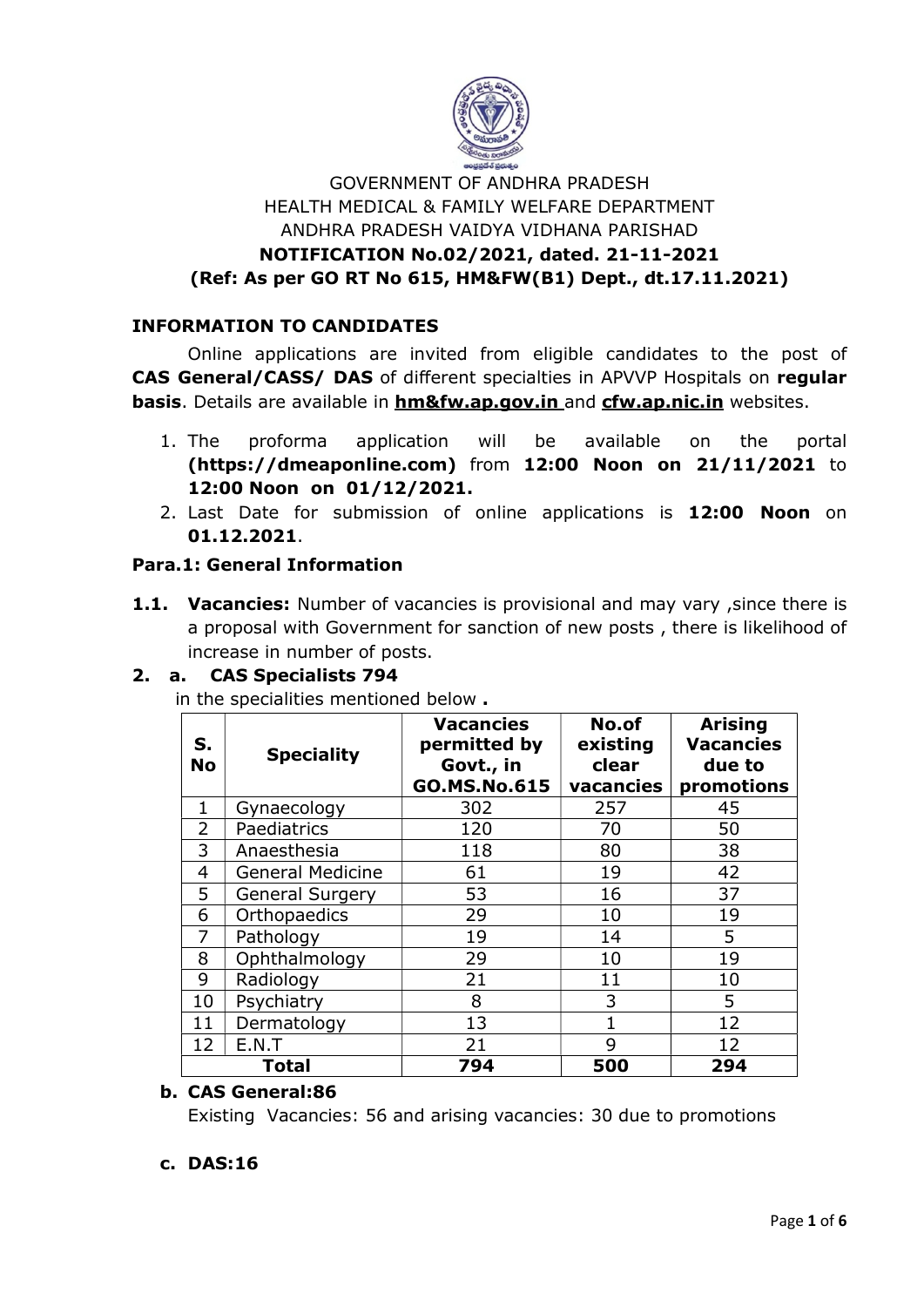## 2.1. Remuneration :

A consolidated amount of Rs.53,500/- per month will be paid during the firstthree years probation period. After satisfactory completion of three years probation period, regular pay and allowances along with Non Practising Allowance @15% of the basic pay per month will be allowed.

### 2.2. Reservations :

- i. are applicable as per Rule 22 of AP State and Subordinate Services Rules and instructions issued from time to time.
- ii. to woman will be as per General Rule 22-A(G.O.Ms.No.41, WD&CW(Estt) Dept., dated:-01-08-1996, G.O.Ms.No.63, GA(Ser-D) Dept, dt: 17.04.2018 & instructions issued from time to time.
- iii. to local candidates is applicable as per GO Ms No 674; GA (SPF.A) Dept, dated:28.10.1975, GO P No.763 GA.(SPF.A) Dept dated 15.11.1975 read with GO Ms No 124, GA (SPF-A) Dept dt. 07.03.2002, instructions issued vide Govt.memo.No.1585/D1/2014 of HM&FWE(D) department, dated 18.08.2014 and instructions issued from time to time. This local reservation is only for providing zonal representation. The candidates will be posted in any vacancy in the state as this is a **State cadre** post, as per G.Os stated in Para 1.3(iii).( Not applicable to DAS post as per Memo No.4274/D1/2013, dt: 10.07.2014 of the HM& FW(D1) Department and local candidates to AP are only eligible to apply for DAS posts).
- iv. to Differently abled persons is applicable as per G.O.Ms.No.2 Department for WCDA & SC(Prog.II) dt 19.02.2020 read with Memo HMF01/404/D1/2021 of HM&FW(D1) Dept dt: 08.10.2021

### Constitution of zones :-

| ZONES        | DISTRICT INCLUDED                          |
|--------------|--------------------------------------------|
| $\mathbf{I}$ | Srikakulam, Vizianagaram and Visakhapatnam |
| Н            | East Godavari, West Godavari and Krishna   |
| ш            | Guntur, Prakasam and Nellore               |
| τv           | Chittoor, Cuddapah, Ananthapur and Kurnool |

This local reservation is only for providing Zonal representation. The candidates will be posted in any vacancy in the State as this is a State Cadre post, as per G.Os stated in Para I(e).

### Para.2: EDUCATIONAL QUALIFICATIONS:

- **2.1. CAS General:** Candidates must have passed MBBS or its equivalent included in the schedule –I of the MCI Act , 1956 as amended from time to time from a college recognized by the Medical Council of India
- **2.2. CAS Specialists:** Candidates must have passed PG Degree / Diploma / DNB in that particular speciality or its equivalent qualification included in the schedule –I of the MCI Act , 1956 as amended from time to time from a college recognized by the Medical Council of India .
- 2.3. DAS: Candidate should have passed BDS or its equivalent included in the schedule –I of the DCI Act , 1956 as amended from time to time from a college recognized by the Dental Council of India
- 2.4. Candidates must be registered with A P State Medical Council/ AP Dental Council constituted under MCI/DCI Act as applicable and shall have updated renewal.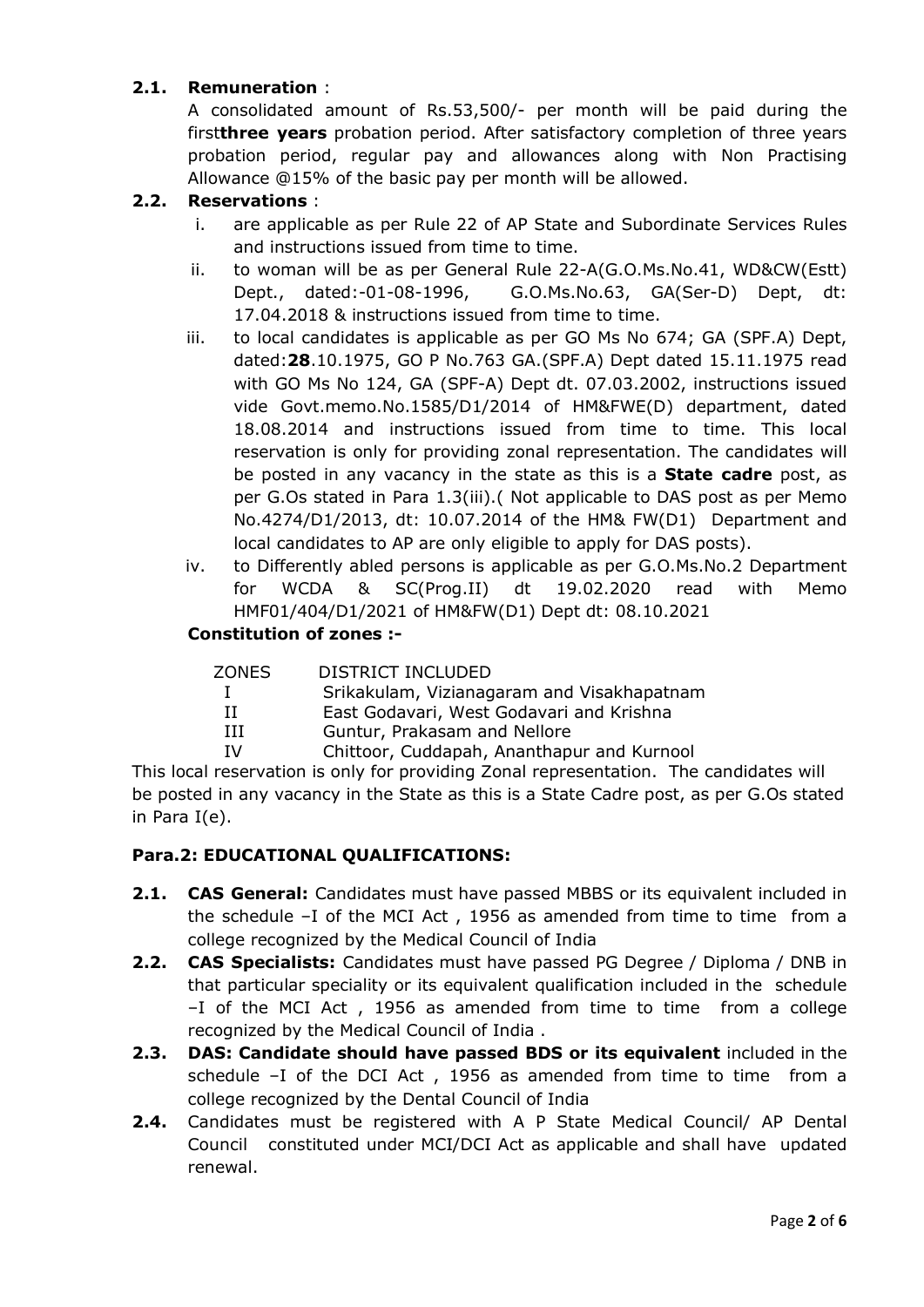## Para.3: AGE:

- **3.1.** Upper age limit is 42 years. Age will be reckoned as on 01.07.2021 with relaxations as applicable.
- 3.2. Relaxations will be as follows:
	- i. For SC, ST,BC candidates : 05 (Five) years.
	- ii. For Ex-service Men : 03 (Three) years in addition to the length of service in armed forces.
	- iii. For differently abled persons :10 (Ten) years & the Maximum age limit is 50 years with all relaxations put together.

Para.4: FEE: For OC and BC candidates Rs.1500/- and for SC&ST candidates: Rs.1000/-

Method of Payment: Application fee Rs.1500 for OC and BC candidates and Rs.1000 to SC and ST candidates shall be paid online which is enabled in the online application in the recruitment portal (https://dmeaponline.com) upto 12.00 Noon of 01.12.2021

# Para.5: METHOD OF SELECTION (As per GO RT NO 211, HM& FW(B2) Dept , dt 08.05.2021.:

5. Total Marks :100

## 5.1.a. For CAS Specialists:

- i. 65% will be allocated for aggregate of marks obtained in all the years in P.G.Diploma or any other equivalent qualification.
- ii. In addition 10% will be allocated for P.G. Degree /DNB/ Equivalent qualification .

## 5.1.b.For CAS General and DAS:

75 % will be will be allocated for aggregate of marks obtained in all the years in MBBS/DAS.

**5.2.** Upto 10 marks @ 1.0 marks per completed year after acquiring requisite qualification.

5.3. Weightage upto 15% will be given to the doctors working on contract/ outsourcing/ honorarium basis as shown below subject to their satisfactory service certified by the competent authority.

### Based on working area:

(i) @ 2.5. marks per six months in Tribal Area ii) @ 2.0 marks per six months in Rural Area

(iii) @ 1.0 marks per six months in urban areas

# Based on COVID duties :

(i)@ 5 marks per six months.

(ii)@10 marks per one year.

(iii)@15 marks per one year six months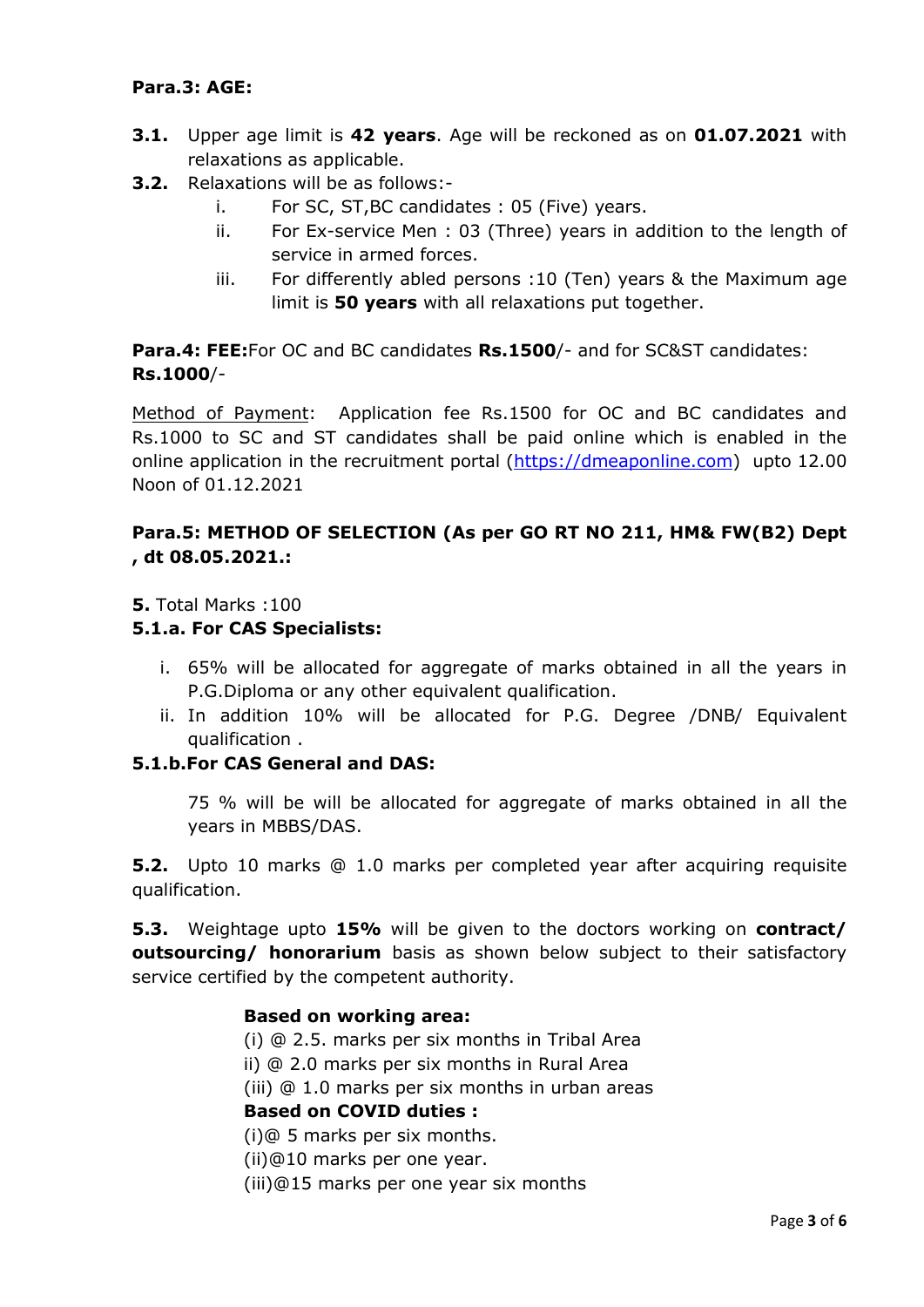**5.4.** No Weightage will be given for the services rendered less than Six Months.

**5.5.** The Medical Officers who worked on contract/outsourcing/honorarium basis and discontinued for administrative reasons i.e. for want of vacancy will be eligible for contract weightage.

**5.6.** The maximum weightage for Government service rendered on contract /out sourcing /Honorarium basis in Tribal/Rural/Urban areas including COVID-19 duties is 15%.

**5.7.** The above COVID-19 weightage shall be applicable only to the persons who have rendered their services for COVID-19 on Contract/Outsourcing/ Honorarium basis and are appointed by the District Collector or any other competent authority based on orders issued by Government from time to time and certified by the controlling officers to that effect.

**5.8.** Contract service will be reckoned upto the date of notification as per Govt. Memo no.4274/D1/2013, HM&FW(D1) Dept., dt.10.07.2014.

## Para.6. Certificates to be uploaded:

- a) SSC or equivalent certificates ( for date of birth).
- b) Degree certificate of P.G.Degree/Diploma/DNB/or equivalent qualification.
- c) Marks memos of all years of P.G.Degree/Diploma/DNB/ or equivalent qualification. It is the responsibility of the candidate to obtain and submit marks memos from the competent authorities where ever grades instead of marks are issued. In the absence of marks memos, marks will be calculated as per the rules in force.
- d) Valid certificate of registration in A.P. Medical Council/ AP Dental Council constituted under the MCI/DCI Act with valid renewal.
- e) Study Certificates from class IV to X from the school where the candidate studied. In case of private study local candidature certificate for that particular 7 years period preceding to the year of passing X class from competent authority in Form **Appendix I** certificate of residence prescribed vide Sub clause (ii) of clause (a) of para 7 of the Presidential Order(proforma is herewith enclosed). Candidates migrated from Telangana shall submit certificate of Local candidature as per GO No 132 & 133 dt: 13.06.2017. In the absence of the suitable certificates for claiming local candiature the candidate will be considered as **non local** and not eligible for appointment.
- f) Copy of valid caste certificate. In case of non submission of valid caste certificate, the candidate will be considered as OC.
- g) Certificate of disability issued in SADAREM.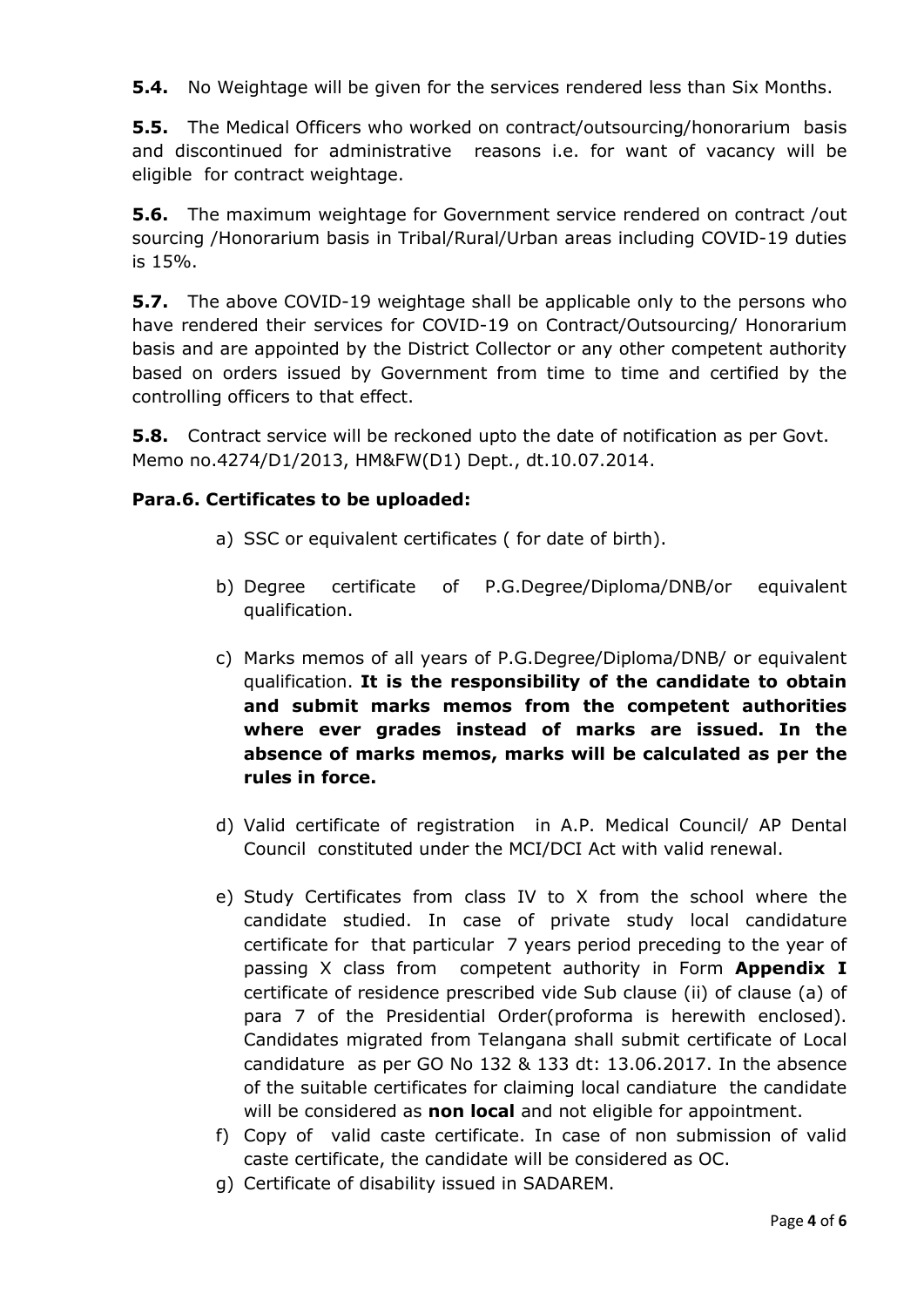h) Service certificate from the controlling officer concerned (DM&HO/DCHS/Any authority who appointed the applicant) for claiming weightage for Contract/outsourcing/honorary basis, in the absence of which the candidate will not be given any weightage (proforma is herewith enclosed) issued after the date of notification.

# NOTE:- Candidates must submit clear, visible documents (a to h of para.6), failing which application will be summarily rejected. Applications without the above documents will be summarily rejected.

## Para.7. Important information to candidates:

## **Candidates**

- 7.1. undergoing P G / Super Speciality course are advised not to apply. Permission will not be given to continue their PG/Super Speciality course under any circumstances, if selected.
- 7.2. selected will be posted to any medical institution as per requirement of the department
- 7.3. if selected, should stay at the bonafied Head Quarters compulsorily.
- 7.4. selected during this recruitment shall not be allowed to do Private Practice under any circumstances.
- 7.5. selected and appointed should be abide by the Government rules in force regularly from time to time.
- 7.6. are advised to follow hmfw.ap.gov.in and cfw.ap.nic.in from time to time for further information.

## Para.8. DEBARMENT:

- 8.1. Candidates should make sure of their eligibility to the post applied for and that the declaration made by them in the format of application regarding their eligibility in all aspects. Any candidate furnishing in-correct information or making false declaration regarding his/her eligibility at any stage or suppressing any information is liable to be debarred from recruitment conducted by the department and summarily rejection of their candidates for this recruitment & future recruitments.
- 8.2. The department is vested with duty of conducting recruitment and selection as per rules duly maintaining utmost secrecy and confidentiality in this progress and any attempt by any one causing or likely to cause breach of this duty in such manner or such action as to violate or likely to violate the fair practices followed and ensured by the department will be sufficient for rendering such questionable means ground for debarment.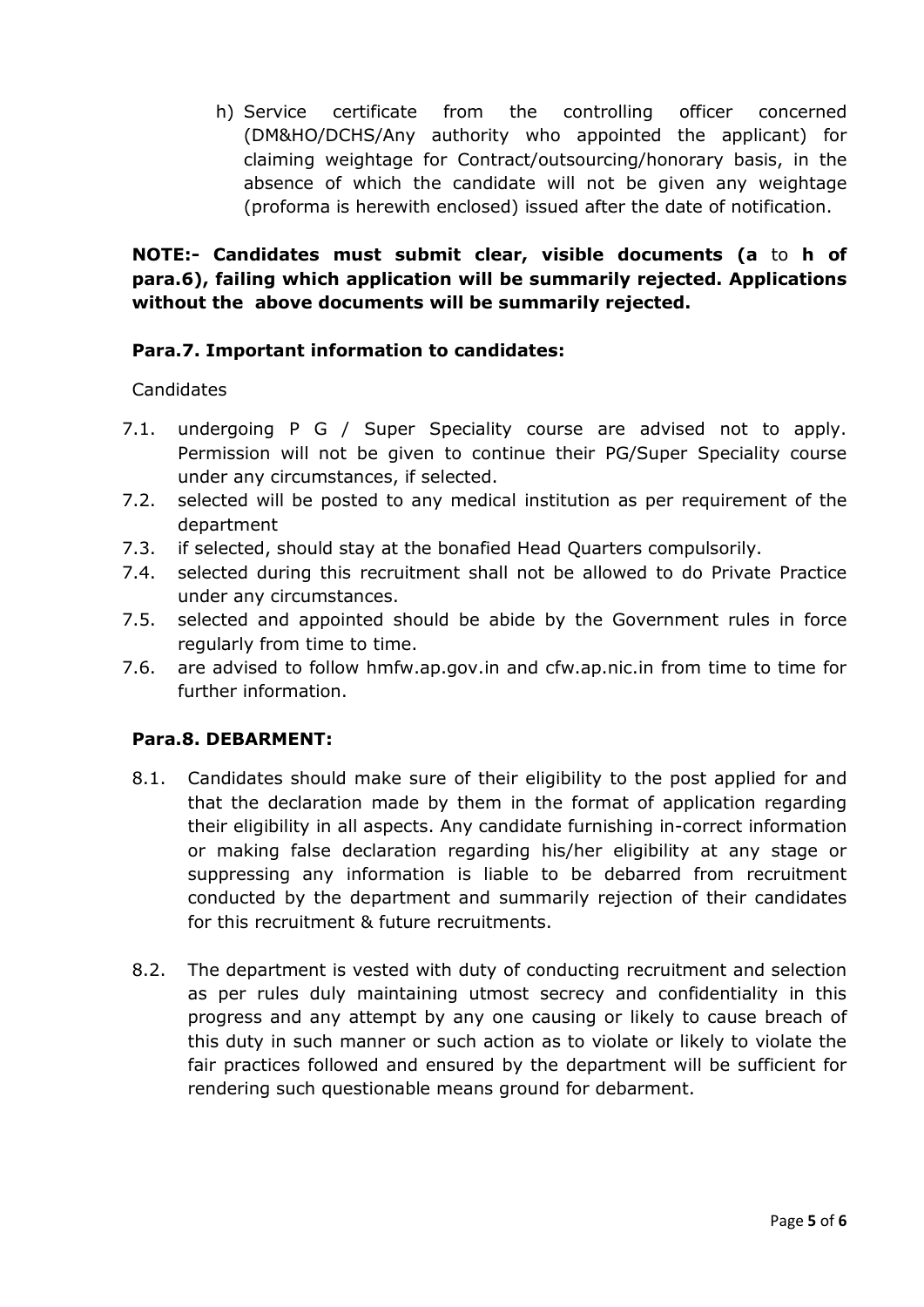### Para.9.DEPARTMENT'S DECISION TO BE FINAL

- 9.1. The decision of the department regarding acceptance or rejection of the candidature, conduct of counselling and at all consequent stages culminating in the selection or otherwise of any candidates shall be final in all respects and binding on all concerned under the powers vested with. The department also reserves its right and modify regarding time and conditions laid down in the notification for conducting the various stages up to selection duly intimating details thereof to all concerned as warranted by any unforeseen circumstances arising during the course of this process.
- 9.2. All desirous and eligible candidates shall apply online after satisfying themselves that they are eligible as per the terms and conditions of this recruitment notification. Any application sent through any mode other than the prescribed online mode will not be entertained under any circumstances. Submission of application form by the candidate is authentication that he / she has read the notification and shall abide by the terms and conditions laid down there under.

 Sd/-Dr.Vinod Kumar V I.A.S., **COMMISSIONER** A.P VAIDYA VIDHANA PARISHAD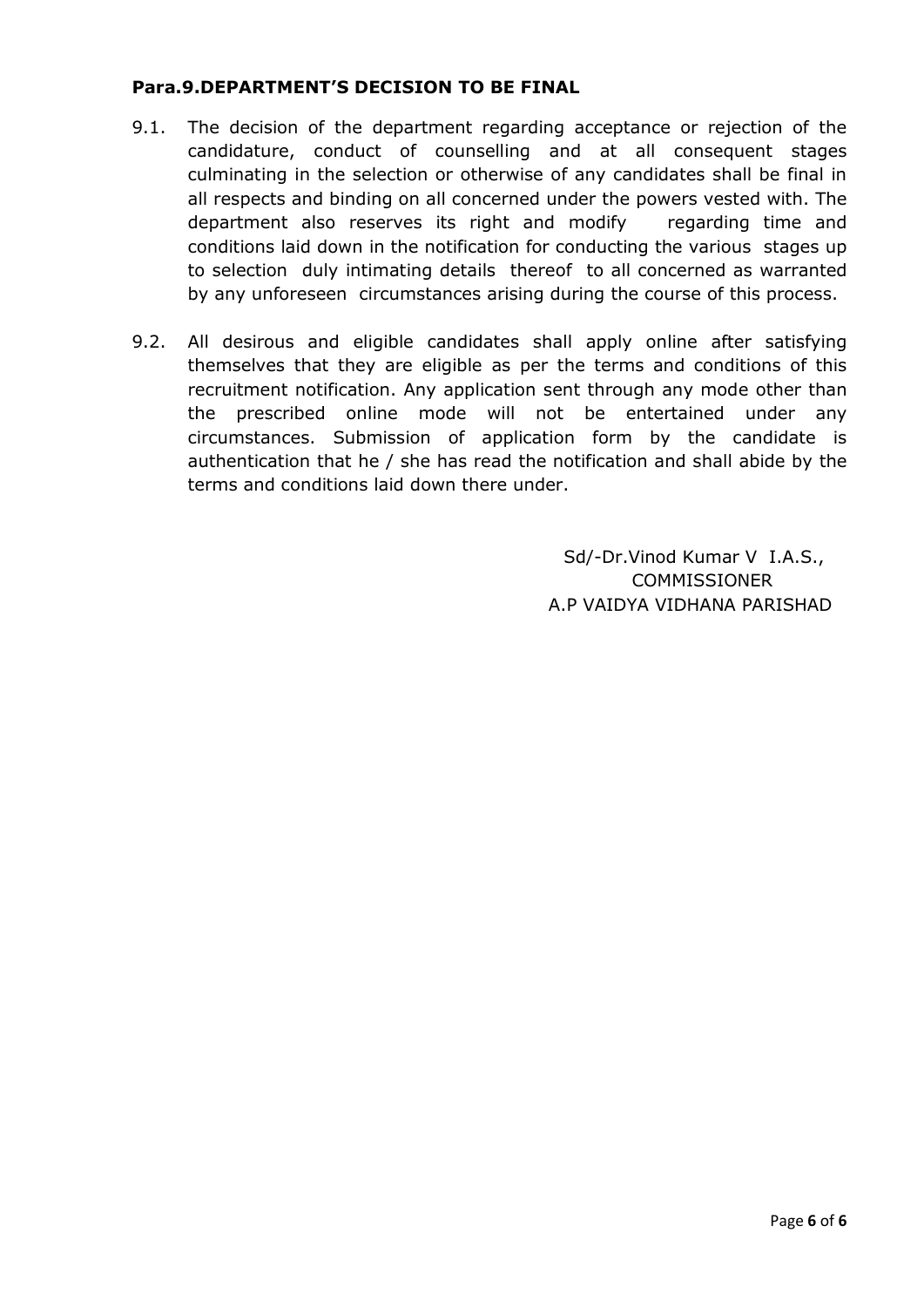#### APPENDIX-I

#### CERTIFICATE OF RESIDENCE

( Vide Sub-Clause (ii) of Clause (a) para 7 of the Presidential Order)

It is hereby certified.

(a) That Sri/Srimathi/Kumari

S/o W/o, D/o \_\_\_\_\_\_\_\_\_\_\_\_\_\_\_\_\_\_\_\_\_ appeared for the first time for the matriculation (S.SC) Examination in  $(month)$  year;

- (b) That he/she has not studied in any educational institution during the whole a part of the 4 consecutive academic years ending with the academic year in which he/she first appeared for the a foresaid examination;
- (c) That in the 4 years immediately preceding the commencement of the aforesaid examination, he/she resided in the following place/places namely,

| Village<br>Period | Taluk       | District                        |
|-------------------|-------------|---------------------------------|
| 1.                |             |                                 |
| 2.                |             |                                 |
| 3.                |             |                                 |
| 4.                |             |                                 |
| Station:<br>not   | OFFICE SEAL | Officer of Revenue Department   |
|                   |             | below the rank of Tahsildhar or |
|                   |             | Deputy Tahsildhar in            |
|                   |             | independent charge              |
|                   |             | of a Sub Taluk                  |
|                   |             |                                 |

#### Date:

\*Strike off 'whole' ' a part' , as the case may be